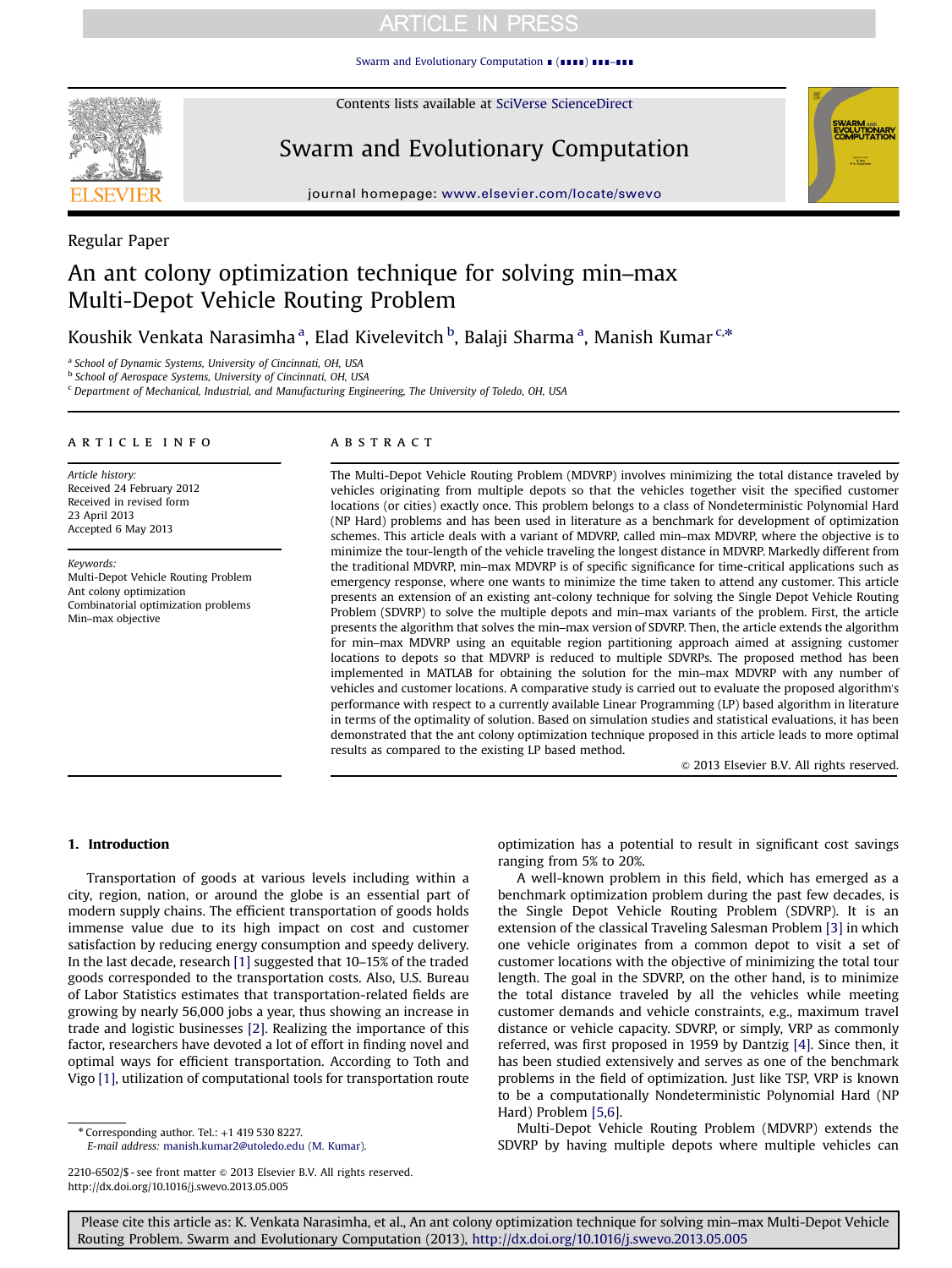originate from. MDVRP can be traced back to 1976 when Gillet and Johnson published a paper on Multi Terminal Vehicle-Dispatch Algorithm [\[7\].](#page--1-0) In this paper, a heuristic algorithm was developed to obtain an approximate solution. Their objective was to determine a set of vehicle routes that originate in two or more depots, visit the collection of demand points and return to the depots, such that the total distance traveled was minimized. They employed a sweep algorithm which was based on a strategy to break the problem to single-terminal problem in order to significantly reduce the computational time. The solution was also extended to satisfy some of the constraints such as the vehicle capacity and the length of each route. After this paper, much effort has been dedicated by researchers around the globe and many have come up with different methods to solve this problem [\[8](#page--1-0)–[11\]](#page--1-0). In 2005, Lim and Wang [\[12\]](#page--1-0) proposed a more practical variant of this problem and it was named MDVRP with Fixed Distribution of vehicles (MDVRPFD). They proposed this problem with bounds on the number of vehicles in a depot unlike the traditional MDVRP where the limit was unrealizable infinite number of vehicles. With an assumption of exactly one vehicle in each depot, they developed a binary programming technique to obtain the solution and generalized the solution for any number of vehicles in a depot. More importantly, they proposed a new one-stage approach where the assignment of customers to the depots and the route calculations were carried out in a single stage.

This paper focuses on an interesting variant of the MDVRP called the min–max Multi-Depot Vehicle Routing Problem (min–max MDVRP). The objective of this problem is to minimize the maximum distance traveled by any vehicle instead of the total distance traveled which is the case in the conventional MDVRP. Clearly, similar to the manner in which the min–max SDVRP is different from the traditional SDVRP [\[13\]](#page--1-0), the min–max MDVRP is fundamentally different from the traditional MDVRP. In the min–max MDVRP, an optimal solution makes use of all available vehicles in an attempt to reduce the distance traveled by those vehicles with the largest tours, and this leads to more equitable sharing of loads between the vehicles. This problem is often of interest when minimization of time taken to visit all points is more important than the total distance traveled. The application includes emergency management situations where the objective is to use all available vehicles to minimize the time taken to attend to all points needing emergency resources. The optimization of vehicle routes for emergency management and relief efforts [\[14\]](#page--1-0) has been a topic of much interest recently, and different versions of vehicle routing problems have been formulated in literature motivated from issues in emergency management including the min–max VRP [\[15\],](#page--1-0) average cost VRP [\[15\],](#page--1-0) and last mile distribution [\[16\].](#page--1-0) Other applications of this problem are in defense and computer networking. For example, assigning tours to a group of Unmanned Aerial Vehicles (UAVs) engaged in large scale surveillance operation by solving min–max problem will minimize the maximum time of travel of UAVs, and hence help achieve desired objectives in timecritical scenarios. In computer networking, depots represent servers, vehicles represent data packets, and customers represent clients. In this problem, a network routing topology generated by solving the min–max problem would result in minimizing the maximum latency between any pair of server and a client.

One of the first attempts to solve the min–max class of problems was by Gold et al. in [\[13\]](#page--1-0) where they proposed a method based on Tabu search and adaptive memory heuristic. Using several test cases, they showed that their method provided good quality solutions within reasonable computational time. However, they considered just the single depot problem. The min–max problem for the multiple depots case was first formulated in 2007 by Carlsson et al. [\[17\].](#page--1-0) Carlsson's work, being one of the most widely accepted works in literature, is used in this paper for

comparison purposes. In their paper, Carlsson et al. [\[17\]](#page--1-0) performed a theoretical analysis by developing an asymptotic bound for the longest tour length L and concluded that the optimal solution to min–max MDVRP with uniformly distributed  $n$  points would numerically approach a value proportional to  $\sqrt{n}/k$ , which is the value of optimal TSP tour of all customers split by number of vehicles 'k', under the constraint. Additionally, they developed two different heuristics to solve the min–max MDVRP. The first heuristic was a load-balancing technique based on Linear Programming, while the second heuristic is the region partition based method. In the second technique, noticing that a convex equitable partitioning of the region yields an even division of points, they divided the service region into a set of sub-regions with equal area and generated good initial solutions by assigning the customer points in the depot region to the respective depot. Other recent works on min–max VRP include [\[15\]](#page--1-0) that uses insertion heuristics, [\[18\]](#page--1-0) that uses hybrid Genetic Algorithm and Tabu search heuristic, and [\[19\]](#page--1-0) that uses the branch-and-bound method. However, all of these works pertain to the single depot version of min–max VRP. For min–max MDVRP, Carlsson's method remains to be the most widely accepted method in literature to the best of the authors' knowledge and hence has been used in this paper as a benchmark method for comparison purposes.

The swarm intelligence technique, called ant colony optimization (ACO), based on the foraging strategies of ants, was first applied to TSP in [\[19](#page--1-0)–[22](#page--1-0)]. The basic idea underlying this ant based algorithm is to use a positive feedback mechanism, based on an analogy with the pheromone-laying, pheromone-following behavior of some species of ants and some other social insects, and to reinforce those portions of good solutions that contribute to the quality of these solutions. The initial algorithm developed by Dorigo and Colorni [\[20\],](#page--1-0) called ant system, suffered from problems including non-convergence and local minima. Subsequent versions of the algorithm [\[21,22](#page--1-0)] introduced several mechanisms such as modified transition rules that promoted directed random search, use of candidate list, new pheromone update rule that promoted exploration of solution space, and local random searches such as 1-opt and 2-opt techniques.

There are several features of ant based algorithms that make them ideal for the combinatorial optimization problems such as the one considered in this paper. The unique mechanism of laying pheromones provides a positive feedback that exploits the global knowledge by reinforcing the good solutions and directs the search to solutions of good potential. Furthermore, mechanisms, such as the transition rule, introduce stochastic components that allow the algorithm to explore the environment and escape local minima situations. Since the algorithm involves simple rules of each ant with decentralized control where each ant makes its own decision, this technique is computationally efficient and fairly easy to implement. More importantly, the agent-based framework allows parallelization or distribution of a lot of computations, and hence provides a scalable mechanism to solve NP Hard problems such as the TSP and MDVRP.

Motivated by the above features, ant based algorithms have been applied to solve a number of combinatorial optimization problems including Job Scheduling Problem [\[23\]](#page--1-0), Graph Coloring Problem [\[24\]](#page--1-0), Quadratic Assignment Problem [\[25\],](#page--1-0) School Bus Routing Problem [\[26\],](#page--1-0) and SDVRP [\[27\].](#page--1-0) Of particular interest to the problem considered in this paper is the application of ant based algorithms to SDVRP. For example, in [\[27\],](#page--1-0) a hybrid ant system algorithm was presented that utilized information such as savings and capacity utilization to obtain the solution. In 2004, Bell et al. [\[28\]](#page--1-0) developed multiple ant colony methods to solve the vehicle routing problem. This method uses separate specialized ant groups with unique pheromone depositions for each vehicle to solve the VRP. This separation is intended to differentiate paths

iPlease cite this article as: K. Venkata Narasimha, et al., An ant colony optimization technique for solving min–max Multi-Depot Vehicle Routing Problem. Swarm and Evolutionary Computation (2013), <http://dx.doi.org/10.1016/j.swevo.2013.05.005>